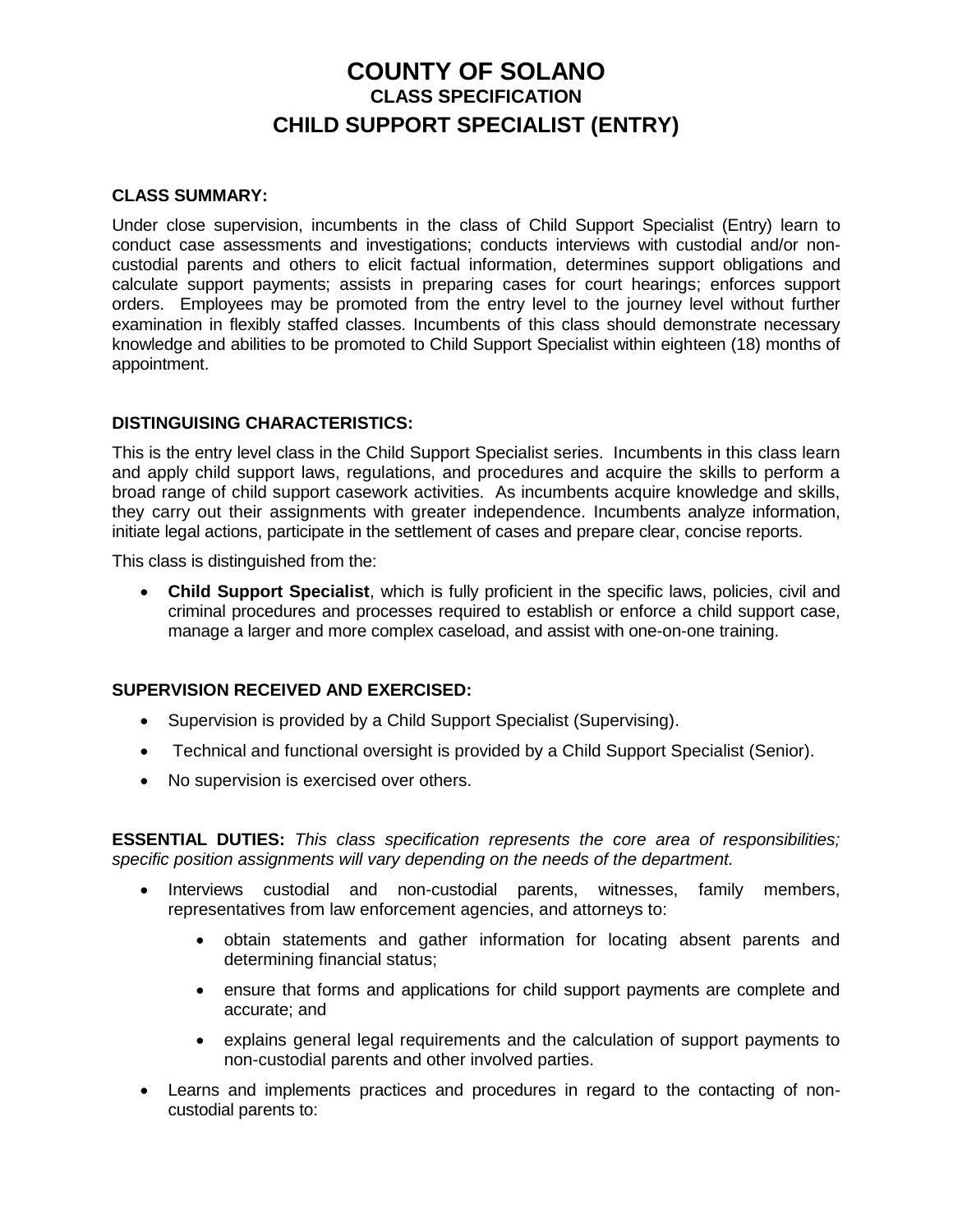- advise them of their child support obligations;
- obtain financial declarations: and
- learn and apply proper procedures necessary to establish the amount of child support payment based on financial status of absent parents.
- Participates in interviews to secure support agreements and to persuade responsible parties to make payments without recourse to legal action.
- Informs the Health and Social Services Department of non-cooperative custodial parents; learns to prepare cases for civil or criminal prosecution within the standards set forth by statute and case law; and protects the constitutional rights of the absent parent and the rights of the custodial parents and child.
- Learns to and applies federal, state and local laws, ordinances, rules and procedures in order to secure current and delinquent child support payments; establishes paternity, child support, and medical coverage through legal action; conducts individual case assessments; provides customer services to clients; conduct investigations to obtain factual information; and generates legal documents and performs mathematical calculations.
- Follows practices and procedures to locate absent parents by making verbal or written inquiries of various agencies and business firms in order to locate the whereabouts of absent parents; contacting friends or relatives of custodial parents or absent parents to determine the validity of information obtained or to gain additional information regarding the whereabouts of the absent parent.
- Learns and applies proper procedures in order to monitor support payment records to ensure that the responsible party is in compliance with court order; learns proper practices and procedures which are utilized when default occurs including the preparation of civil actions under direction of a Child Support Attorney; initiates delinquent notices to the responsible party when necessary in order to secure continued support payments; serves legal documents where appropriate.
- Completes necessary accounting instructions to initiate support accounting processes; initiates accounting instructions to change support payments in accordance with modification of court orders; prepares and maintains forms, applications, case files, and other necessary records; generates legal documents related to child support, paternity, and medical support orders; serves court documents.
- Maintains professional knowledge in applicable areas and keeps abreast of changes in job-related rules, statutes, laws and new business trends; makes recommendations for the implementation of changes; reads and interprets professional literature; attends training programs, workshops and seminars as appropriate.
- Attends offsite meetings and trainings as required.
- Performs other duties of a similar nature or level as assigned.

## **EDUCATION AND EXPERIENCE:**

**Education:** Completion of 15 semester or 22.5 quarter units from an accredited college or university preferably in Sociology, Social Work, Business, Public Administration, Liberal Arts, Paralegal, Criminal Justice or other related courses.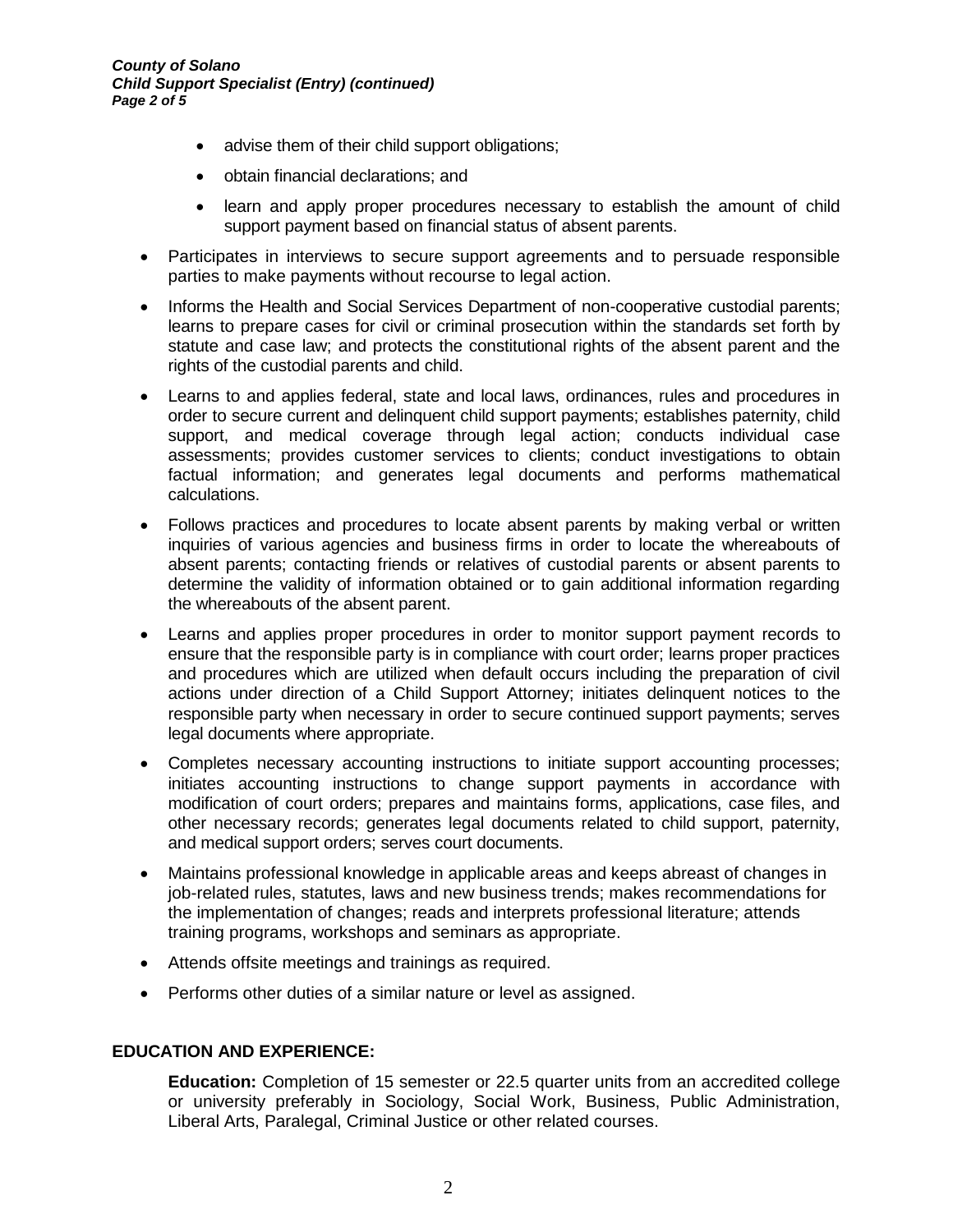*County of Solano Child Support Specialist (Entry) (continued) Page 3 of 5*

## **AND**

**Experience:** Two years of paid clerical experience involving extensive public contact **OR** one year of experience as a Child Support Assistant or comparable class in another agency.

## **LICENSING, CERTIFICATION AND REGISTRATION REQUIREMENTS**:

Applicants may be required to possess a valid California Driver's License, Class C.

**Note:** All licenses, certificates and registrations must be kept current while employed in this class.

### **REQUIRED KNOWLEDGE, SKILLS AND ABILITIES:**

#### **Knowledge of:**

- Methods and techniques used in interviewing individuals to discover information pertinent to the establishment of responsibility for child support payments, location and financial status of the responsible party.
- Customer service techniques for dealing with customers, often in a difficult or confrontational situation.
- The use of sources to research assets and obligations.
- Financial record keeping procedures.
- Standard office procedures, practices, equipment, personal computers, and software.
- Methods and techniques used to locate individuals.
- Basic mathematics, techniques and methods used in collections.
- Common legal terminology, documents and procedures used to enforce payment of funds.
- English composition, spelling, grammar, vocabulary, and punctuation for both written and oral communications.
- Formats and utilizes appropriate terminology for written communications such as business correspondence and narrative reports.

#### **Skill and/or Ability to:**

- Learn, understand, and apply federal, state or local laws, ordinances, codes, procedures and rules in order to establish/secure current and delinquent child support payments and establish paternity/medical support.
- Learn to comply with court and state mandated due process standards.
- Communicate with and explain technical information to individuals from a wide variety of cultural and ethnic backgrounds; learn to effectively interview individuals and investigate leads in order to secure information required to effectuate the collection of child support payments; exercise tact, diplomacy, and flexibility.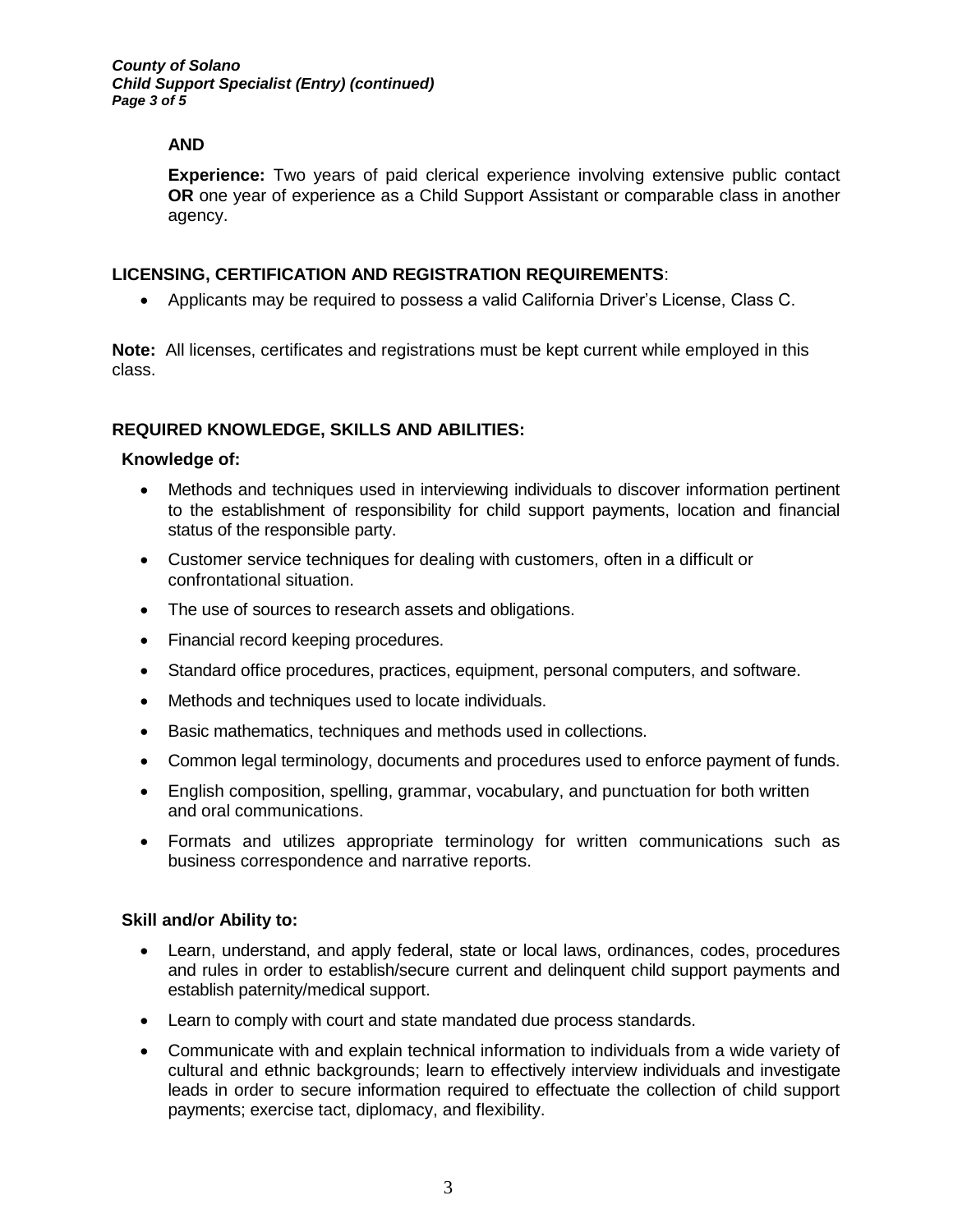#### *County of Solano Child Support Specialist (Entry) (continued) Page 4 of 5*

- Establish good relationships with the public and with customers and provide customer service that meets unit goals and expectations.
- Research and extract factual information.
- Learn child support establishment, enforcement, and collection methods.
- Learn legal criteria for establishing paternity, child support, and medical support.
- Maintain confidentiality of records and information per pertinent laws/regulations.
- Prepare complete and concise written communications.
- Communicate information and ideas clearly and concisely, both orally and in writing.
- Establish and maintain effective working relationships with those contacted in the performance of required duties.
- Learn computer databases and programs common to child support enforcement activities.
- Effectively locate individuals and research information on the whereabouts of case participants.
- Perform routine mathematical calculation and make logical determinations from financial statements on the amount of child support payments.
- Learn to monitor child support payment records to ensure compliance with court orders.
- Learn to evaluate case records and, if default occurs, initiate and prepare appropriate civil or criminal action; learn to prepare administrative legal documents.
- Deal with stressful situations and potentially hostile people.
- Manage a caseload utilizing effective time management.
- Operate office equipment including a personal computer, copy and fax machines and printers.
- Maintain accurate records and document actions taken.

## **PHYSICAL REQUIREMENTS :**

- Mobility and Dexterity: Positions in this class typically require stooping, kneeling, reaching, standing, walking, fingering, grasping, feeling (i.e. sense of touch), and repetitive motion.
- Lifting, Carrying, Pushing and Pulling -- Light Work: Employees in this class will be exerting up to 20 pounds of force occasionally and/or up to 10 pounds of force frequently, and/or a negligible amount of force constantly to move objects.
- Vision: Positions in this class require the employee to have close visual acuity, with or without correction, to prepare and analyze data and figures, transcribe, view a computer terminal, read, etc. Positions in this class also may require employees to have depth perception in order to operate a motor vehicle.
- Hearing/Talking: Positions in this class require the employee to perceive the nature of sounds at normal speaking levels with or without correction, and have the ability to